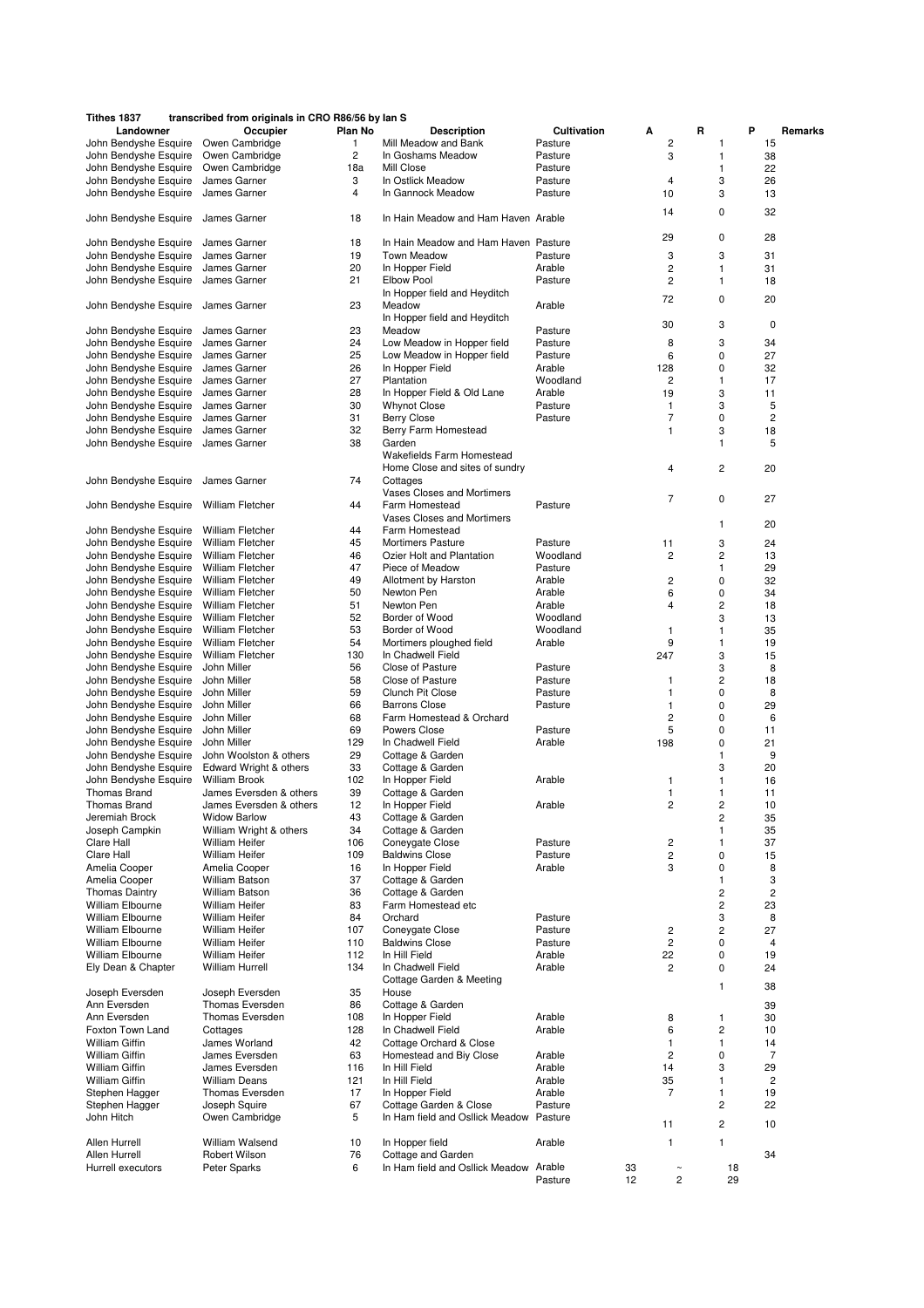| Hurrell executors<br>Hurrell executors | Peter Sparks                       | 8<br>75        | In Hopper Field<br>Herods Farm Homestead &       | Arable<br>Pasture | 135 $\sim$     |                | 11             |
|----------------------------------------|------------------------------------|----------------|--------------------------------------------------|-------------------|----------------|----------------|----------------|
|                                        | Peter Sparks                       |                | Close                                            |                   | 8              | 1              | 35             |
| Hurrell executors                      | Peter Sparks                       | 96             | Farm House & Homestead                           |                   | 1              | 1              | 6              |
| Hurrell executors                      | Peter Sparks                       | 98             | <b>Wildbores Close</b>                           | Pasture           | 16             | 2              | 27             |
| Hurrell executors                      | Peter Sparks                       | 100            | In Hopper Field                                  | Arable            | 17             | 2              | 16             |
| Hurrell executors                      | Peter Sparks                       | 114            | In Hill Field                                    | Arable            | 132            | 1              | 22             |
| Hurrell executors                      | Martha Hurrell                     | 88             | Malting Yard and Garden                          |                   | 1              | 2              | 34             |
| Hurrell executors                      | Martha Hurrell                     | 89             | Garden                                           |                   |                | 1              | 3              |
| Hurrell executors                      | Martha Hurrell                     | 97             | Plantation                                       | Woodland          |                | 3              | 8              |
| Hurrell executors                      | Martha Hurrell                     | 98a            | Plantation                                       | Woodland          |                | 1              | 19             |
| Hurrell executors                      | Martha Hurrell                     | 99             | House Lawn & Pasture                             | Pasture           | 18             | 1              | 25             |
| Hurrell executors                      | Martha Hurrell                     | 101            | Plantation                                       | Woodland          | 1              |                |                |
| Hurrell executors                      | Josiah Barnes & 6 others           | 91             | Garden                                           |                   |                | 1              | 14             |
| Hurrell executors                      | Josiah Barnes & 6 others           | 92             | Cottage & Garden                                 |                   |                | 1              | 25             |
| Hurrell executors                      | Edward Thompson & others           | 93             | Cottage & Garden                                 |                   |                | 1              | 30             |
| Hurrell executors                      | Edward Thompson & others           | 94             | Garden                                           |                   |                |                | 29             |
| Hurrell executors                      | James (Walker) & another           | 90             | Cottage & Garden                                 |                   |                | 1              | 21             |
| Hurrell executors                      | James (Wright) & another           | 95             | Cottage & Garden                                 |                   |                |                | 37             |
| Hurrell executors                      | Martha Hurrell & another           | 79             | Home Close                                       | Pasture           |                | 3              | 23             |
| Hurrell executors                      | Martha Hurrell & another           | 80             | House & Homestead                                |                   |                | $\overline{c}$ | 38             |
| Hurrell Martha                         | Peter Sparke                       | 114a           | In Hill Field                                    | Arable            | 14             | 1              | 20             |
| Edward Johnson                         | James Eversden                     | 13             | In Hopper Field                                  | Arable            | 2              | 0              | 27             |
| <b>Edward Kimpton</b>                  | John Pink Junr                     | 62             | In Chadwell Field                                | Arable            | 1              | 0              | 8              |
| <b>Edward Kimpton</b>                  | John Pink Junr                     | 64             | Cottage Garden                                   |                   |                | 3              | 5              |
| Jemima (Moore)                         | Herself                            | 85             | Cottage & Garden                                 |                   |                | 1              |                |
| Newton Commoners                       | Themselves                         | 135            | In Chadwell Field                                | Arable            |                | 3              | 30             |
| Joseph Onion                           | Himself                            | 41             | Cottage garden & Close                           |                   |                | 3              | 15             |
| Joseph Onion                           | Himself                            | 119            | In Hill Field                                    | Arable            | 19             | 1              | 30             |
| Alephe Palmer                          | Joseph Onion                       | 122            | In Hill field                                    | Arable            | 24             | 0              | 13             |
| John Pearce                            | John Tuck                          | 65             | House Garden & Home Close                        | Pasture           | 1              | 0              | 19             |
| John Pearce                            | John Tuck                          | 120            | In Hill Field                                    | Arable            | 18             | 3              | 33             |
| Christopher Pemberton                  | Himself                            | 131            | In Chadwell Field                                | Arable            | 11             | $\overline{c}$ | 30             |
| Christopher Pemberton                  | Himself                            | 132            | In Chadwell Field                                | Arable            | 7              | 2              |                |
| Christopher Pemberton                  | James Kidman                       | 133            | In Chadwell Field                                | Arable            | 5              | 3              | 27             |
| John Philips                           | <b>Charles Neale</b>               | 77             | <b>Blackamoors Public House</b>                  |                   |                | 1              | 38             |
| Mary Rayner                            | Herself                            | 11             | In Hopper Field                                  | Arable            | 1              | 1              |                |
| Mary Rayner                            | Herself as a rent                  | 71             | Cottage and Garden                               |                   |                | 1              | 15             |
| <b>Revd Robert Roberts</b>             | Joseph Onion                       | 123            | In Hill Field                                    | Arable            | 14             | 1              | 19             |
| William Salmon                         | Himself                            | 81             | Home Close                                       |                   | 3              | 2              | 3              |
| William Salmon                         | Himself                            | 82             | House Homestead                                  |                   | 1              | 2              | 35             |
| William Salmon                         | Himself                            | 113            | In Hill Field                                    |                   | 47             | 0              | 19             |
| William Savage                         | <b>Edward Jude</b>                 | 65a            | Cottage & Garden                                 |                   |                |                | 30             |
| <b>William Shearsby</b>                | James Eversden<br>& James Worland  | 60<br>61       | Cottage Garden & Home Close<br>In Chadwell Field | Pasture<br>Arable | 1<br>2         | 3<br>3         | 11<br>16       |
| <b>William Shearsby</b>                | <b>William Clark</b>               | 125            |                                                  |                   | $\overline{c}$ | $\overline{c}$ | 14             |
| St. Johns College<br>St. Johns College | William Clark                      | 126            | <b>Brands Close</b><br>In Hill Field             | Arable            | 4              | 0              | 26             |
| William Taylor                         | Himself                            | 48             | Allotment by Harston                             | Arable            | 2              | 1              | 11             |
| <b>Trinity College</b>                 | William Heifer                     | $\overline{7}$ | In Ham field                                     | Arable            | 34             | 1              | 35             |
| <b>Trinity College</b>                 | <b>William Heifer</b>              | 9              | In Hopper Field                                  | Arable            | 24             | 1              |                |
| John Turnwell                          | William Warren                     | 40             | Orchard                                          | Pasture           |                | 3              | $\overline{7}$ |
| John Turnwell                          | William Warren                     | 65             | Cottage & Garden                                 |                   |                |                | 32             |
| John Turnwell                          | William Warren                     | 118            | In Hill Field                                    | Arable            | 2              | 2              | 34             |
| James Worland                          | J Newman and Pink                  | 87             | Cottage & Garden                                 |                   |                | 1              | 10             |
| James Worland                          | Himself                            | 57             | House & Close                                    |                   |                | 3              | 11             |
| William Warren                         | Himself                            | 14             | In Hopper Field                                  | Arable            | 1              | 2              | 25             |
| William Warren                         | Himself                            | 78             | Home Close                                       |                   | 2              | 0              | 14             |
| William Warren                         | Himself                            | 103            | In Chadwell Field                                | Arable            | 2              | 3              | 27             |
| William Warren                         | Himself                            | 104            | In Chadwell Field                                | Arable            | 2              | 0              | 27             |
| <b>William Warren</b>                  | Himself                            | 105            | In Chadwell Field                                | Arable            | 1              | 0              | 35             |
| William Wilshere                       | <b>Richard Papworth</b>            | 124            | In Hill Field                                    | Arable            | 7              | 1              | 8              |
| Thomas Wortham                         | <b>Thomas Stockbridge</b>          | 15             | In Hopper Field                                  | Arable            | 11             | 3              | 23             |
| <b>Thomas Wortham</b>                  | <b>Thomas Stockbridge</b>          | 22             | In Hopper Field                                  | Arable            | 13             | 3              | 10             |
| Dean & Chapter of Ely                  |                                    | 73             | Farm Homestead and Church                        |                   |                | 3              |                |
| (Rectorial Glebe)                      |                                    |                | Close                                            |                   | 3              |                | 18             |
| Dean & Chapter of Ely                  |                                    | 115            | In Hill Field                                    | Arable            | 15             | 0              | 27             |
| (Rectorial Glebe)                      |                                    |                |                                                  |                   |                |                |                |
| Revd Joseph Walter                     | Himself                            | 72             | Church yard                                      |                   |                | 3              | 8              |
| Berry (Vicarial Glebe)                 |                                    |                |                                                  |                   |                |                |                |
| Revd Joseph Walter                     |                                    | 127            | In Chadwell Field                                | Arable            | 1              | 2              | 3              |
| Berry (Vicarial Glebe)                 |                                    |                |                                                  |                   |                |                |                |
| Revd Joseph Walter                     | <b>William Course &amp; Joseph</b> | 70             | Cottage Garden & Orchard                         |                   |                | 1              | 23             |
| Berry (Vicarial Glebe)                 | Onion                              |                |                                                  |                   |                |                |                |
| Summary                                |                                    |                |                                                  |                   |                |                |                |
|                                        |                                    |                |                                                  |                   |                |                |                |
| Bendyshe John Esquire                  | Owen Cambridge                     |                |                                                  |                   | 6              | 0              | 35             |
|                                        | James Garner                       |                |                                                  |                   | 341            | 3              | 10             |
|                                        | <b>William Flelcher</b>            |                |                                                  |                   | 294            | 3              | 39             |
|                                        | John Miller                        |                |                                                  |                   | 209            | 3              | 21             |
|                                        | John Woolston and others           |                |                                                  |                   |                | 1              | 9              |
|                                        | Edward Wright and others           |                |                                                  |                   |                | 3              | 20             |
|                                        | <b>William Brock</b>               |                |                                                  |                   | 1              | 1              | 16             |
| <b>Brand Thomas</b>                    | James Eversden & others            |                |                                                  |                   | 3              | 3              | 21             |